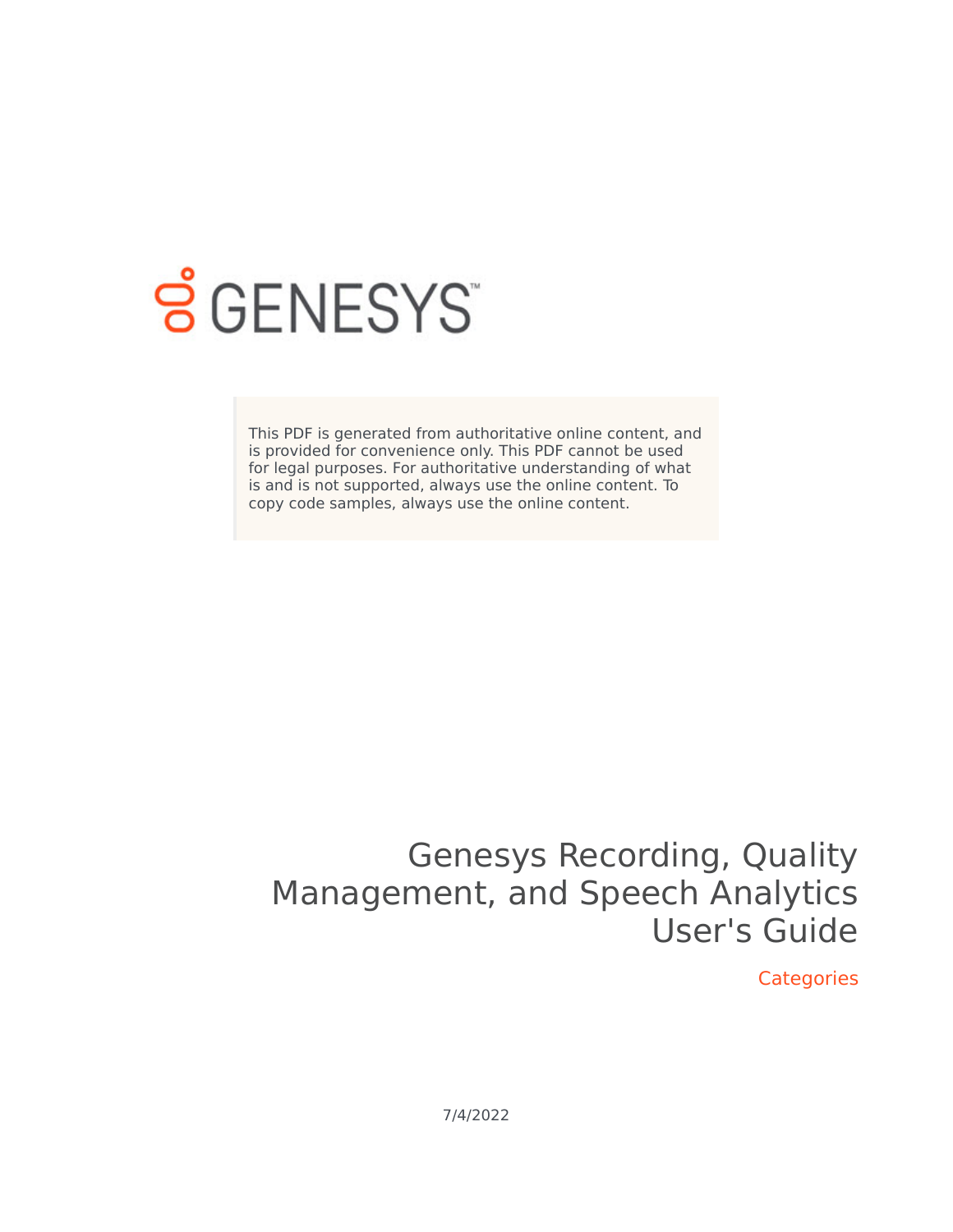• Administrator

SpeechMiner UI extracts interaction content to categorize interactions, so you can better understand why customers are calling. That is, categorization provides quantitative information (such as an increase in customer complaints or repeat interactions), as well as qualitative information (such as customers stating that they want to switch vendors because of better prices) and subsequently, the intelligence you need to build more effective business strategies.

## **Related documentation:**

• •

Each category is created with a specific business issue in mind. For example, a category can be created to look for interactions in which the customer displayed signs of agitation and the contact center supervisor was called in to deal with the customer. The combination of customer agitation and supervisor involvement may be used to characterize a category about service complaints.

A category is defined globally for the entire SpeechMiner UI implementation, and interactions are automatically assigned to it during processing. When changes are made to a category's definition, the entire database of interactions is re-categorized to ensure that the category assignment of each interaction matches the new definitions.

Categories also enable SpeechMiner UI to:

- Find interactions with particular characteristics so that you can analyze and compare them. For example, you may wish to compare how different agents handled customer agitation during a particular sales campaign.
- Perform statistical analysis on interactions. For example, SpeechMiner UI can check the percentage of interactions in September in which customers exhibited agitation.

Once a category is created, all interactions in the database are scanned, and any interaction that meets the category definition is automatically assigned to it. An interaction can be assigned to one, several, or no categories.

With information derived from categorization, you can enhance self-service operations, leverage new revenue opportunities, increase process efficiency, enhance customer loyalty, and improve first contact resolution. Categories help identify how employees and customers express themselves in specific interactions.

Four types of categories exist in SpeechMiner UI:

• **Regular Categories:** Categories that have conditions defined in the form of a logical expression. When